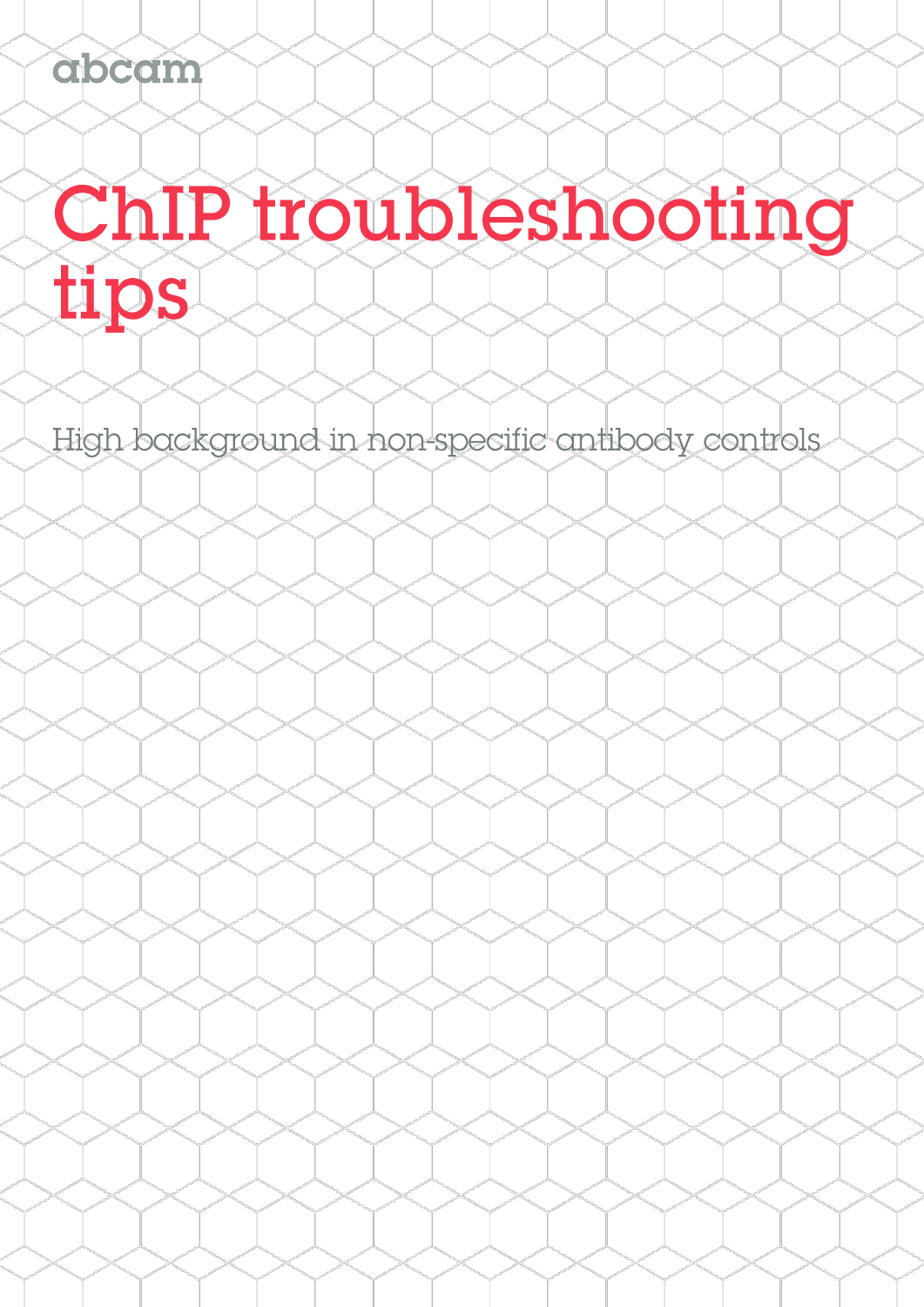# rhaam

ChIP troubleshooting tips



#### **Non-specific binding to Protein A or G beads**

Include a pre-clearing step, whereby the lysed sample is mixed with beads alone for 1 hr and removed prior to adding the antibody.

#### **The ChIP buffers may be contaminated**

Prepare fresh lysis and wash solutions.

#### **Some Protein A or G beads give high background**

Some Protein A or G beads can give high background levels. Find a suitable supplier that provides the cleanest results with low background in non-specific control.

# **Low resolution with high background across large regions**

# **DNA fragment size may be too large**

DNA fragmentation should be optimized when using different cell types. Both sonication times and enzyme incubation times can vary. We would suggest a DNA fragment size of no larger than 1.5 kbp. If chromatin is being digested using enzymes, mononucleosomes (175 bp) can be obtained.

# **Low signal**

#### **The chromatin size may be too small**

Do not sonicate chromatin to a fragment size of less than 400 bp. Sonication to a smaller size can displace nucleosomes as intranucleosomal DNA becomes digested. If performing N-ChIP enzymatic digestion is generally sufficient to fragment chromatin.

# **If performing X-ChIP, the cells may have been cross-linked for too long**

Cross-link with formaldehyde for 10-15 min and wash well with PBS. Cells may need to be treated with glycine to quench the formaldehyde. Excessive cross-linking can reduce the availability of epitopes and thus reduce antibody binding.

# **Not enough starting material**

We would suggest using 25 μg of chromatin per immunoprecipitation.